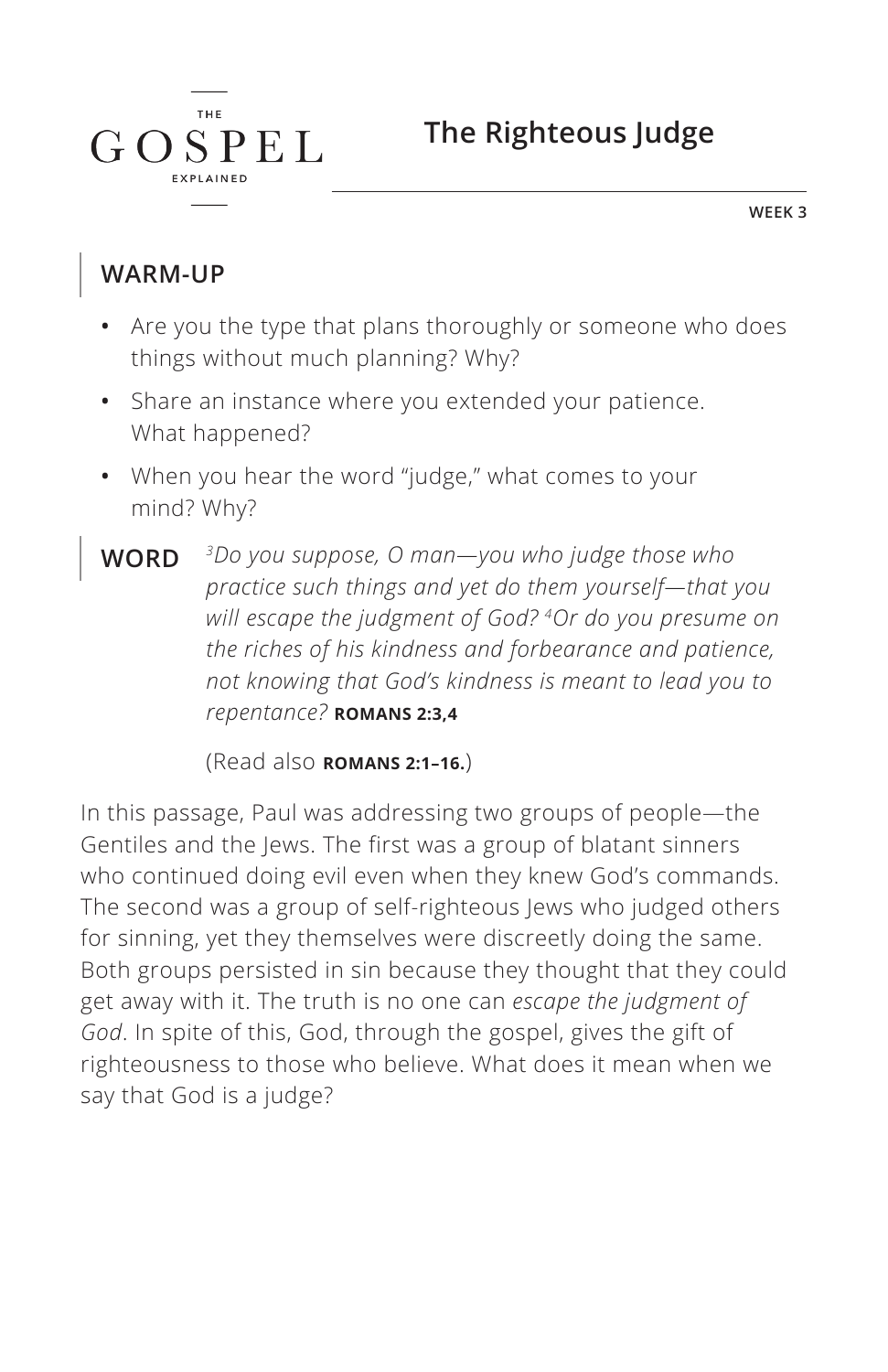### **1 God is a thorough judge.**

*2We know that the judgment of God rightly falls on those who practice such things. 3Do you suppose, O man—you who judge those who practice such things and yet do them yourself—that you will escape the judgment of God? ^***ROMANS 1:2,3**

Paul said that there will be a day when all people will be judged according to what they have done. It is not only the blatant sinner who will be judged, but also those that appear righteous. God will judge our actions, words, motives, and thoughts (Matthew 12:36,37). What does Matthew 7:21–23 say about how God will judge people in the last days?

### **2 God is a patient judge.**

*3Do you suppose, O man—you who judge those who practice such things and yet do them yourself—that you will escape the judgment of God? 4Or do you presume on the riches of his kindness and forbearance and patience, not knowing that God's kindness is meant to lead you to repentance? 5But because of your hard and impenitent heart you are storing up wrath for yourself on the day of wrath when God's righteous judgment will be revealed. ^***ROMANS 2:3–5**

Paul warned that just because God was not yet punishing them, it didn't mean they could get away with their wrongdoing. Neither did it mean that what they were doing was acceptable. Paul said that God was patient and kind to them in spite of their sin, because He was giving them time to repent. In John 12:47,48, Jesus told His disciples that the reason He came to earth was not to judge the world but to save it. However, He warns that there will definitely be a day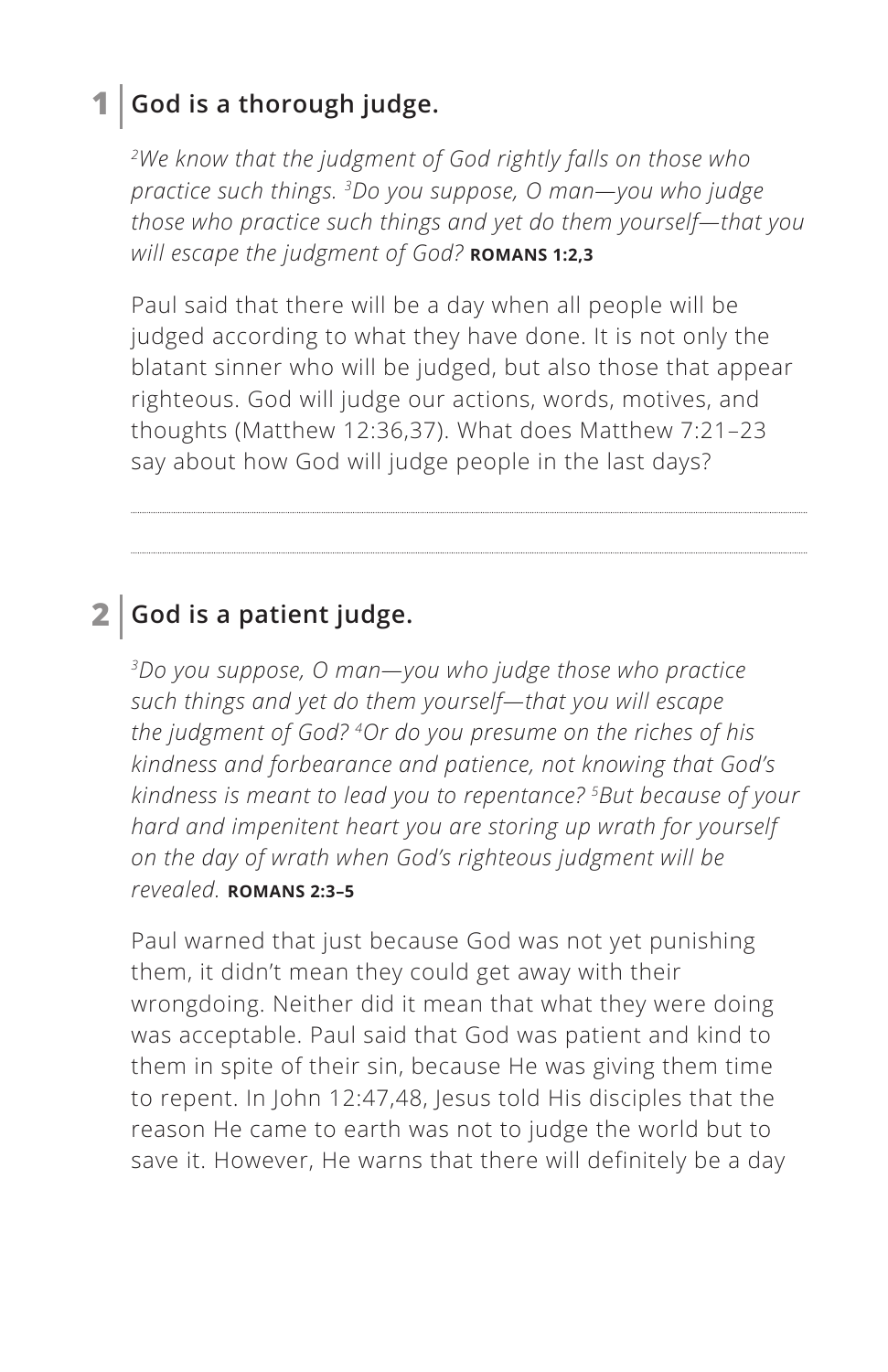of judgment. How have you experienced the loving-kindness and patience of God?

## **3 God is a righteous judge.**

*5But because of your hard and impenitent heart you are storing up wrath for yourself on the day of wrath when God's righteous judgment will be revealed. 6He will render to each one according to his works . . . ^***ROMANS 2:5,6**

Paul said that on judgment day, God's righteous judgment will be revealed. He will judge both those who have received the law and those who do not have an extensive knowledge of the law. He will reward or punish people according to their works. But because we all fall short of God's standards, we are not deserving of His eternal reward. Even though God is a judge, He is also compassionate toward us and knows how much we need to be saved. This is why He sent Jesus Christ, so that those who put their faith in Him may be considered righteous (Romans 4:5). How did Jesus make us righteous? (2 Corinthians 5:21)

**APPLICATION**

- **•** What sins are you tolerating because no one else knows about them? Knowing that God judges our thoughts and motives, what can you do to overcome these sins?
- **•** How can the way you relate to God change, knowing that He is a judge, but that He also loves you? What is one thing that you can do this week to grow in your relationship with Him?
- **•** Jesus came to earth not to judge the world but to save it. Who can you talk to this week to share this truth about Jesus? Pray for and meet with that person to share about the salvation that Jesus brings.